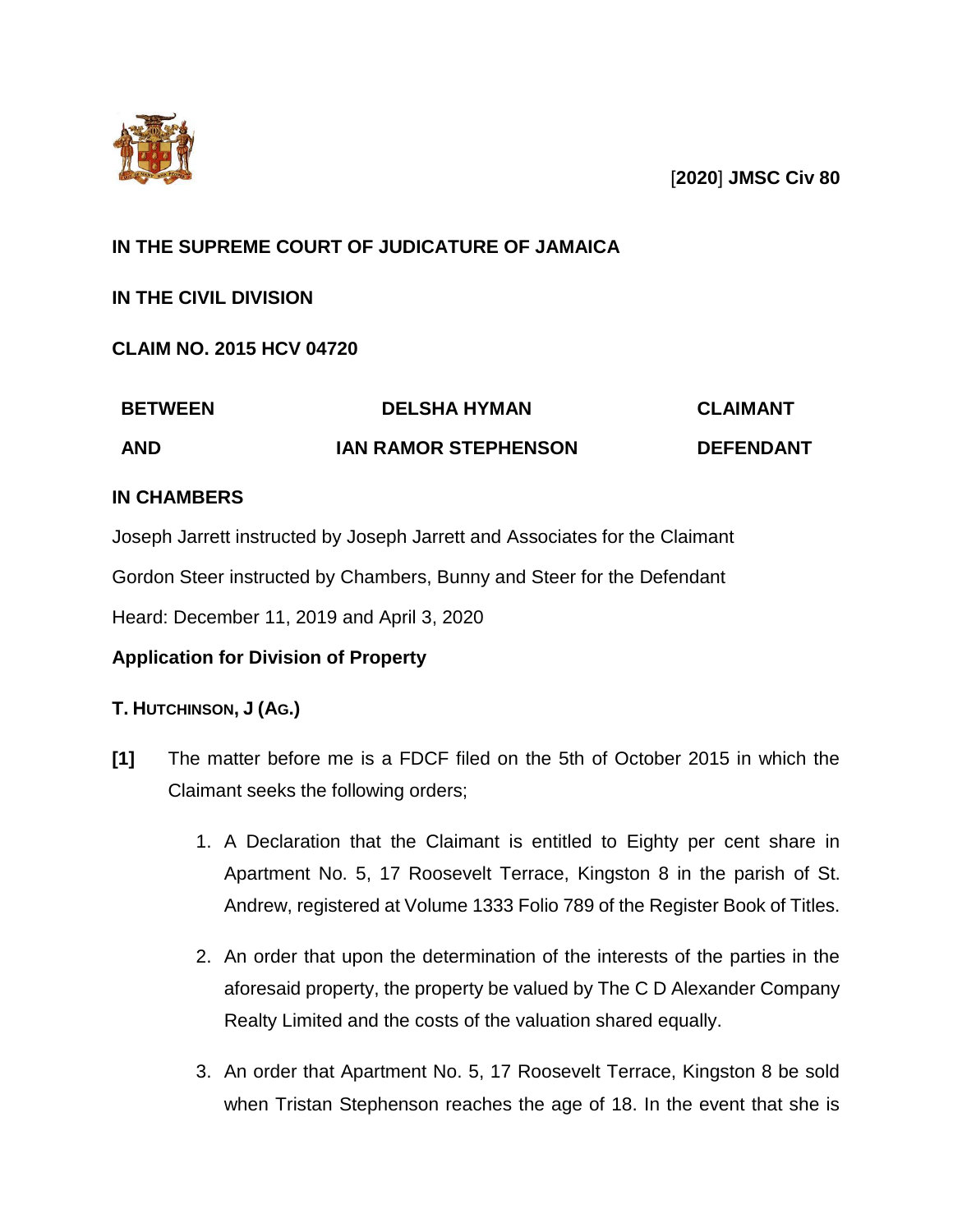pursuing tertiary education the sale is postponed until she attains the age of 21.

- 4. That the Claimant is given the first option to purchase the Defendant's share within 90 days of Tristan attaining age 18 or age 21 if she is pursuing tertiary education.
- 5. In the event that the Claimant fails to exercise her option the property is to be sold on the open market the and the net proceeds shared in accordance with the above division
- 6. That the Defendant is to pay his mortgage contribution to the National Housing Trust for apartment No. 5, 17 Roosevelt Terrace until the property is sold or his share is transferred to the Claimant.
- 7. An order that the Registrar of the Supreme Court be empowered to execute all documents, necessary to effect a sale and transfer of apartment No.5, 17 Roosevelt Terrace, Kingston 8, in the event that either party fails or neglects to do so.
- 8. That all costs incidental to the sale of apartment No. 5, 17 Roosevelt Terrace, Kingston 8, including but not limited to the preparation of a valuation report for the property, the payment of transfer tax, stamp duty, carriage of sale, registration and attorney's fees to be borne by the Claimant and the Defendant equally.
- 9. That Joseph Jarrett & Company, Attorneys-at-Law shall have the carriage of sale.
- 10.That the Claimant is entitled to 50% share in monies held in bank accounts and with financial institutions retained by the Defendant and or his nominees.
- 11.Costs to of the Claim to the Claimant to be agreed or taxed.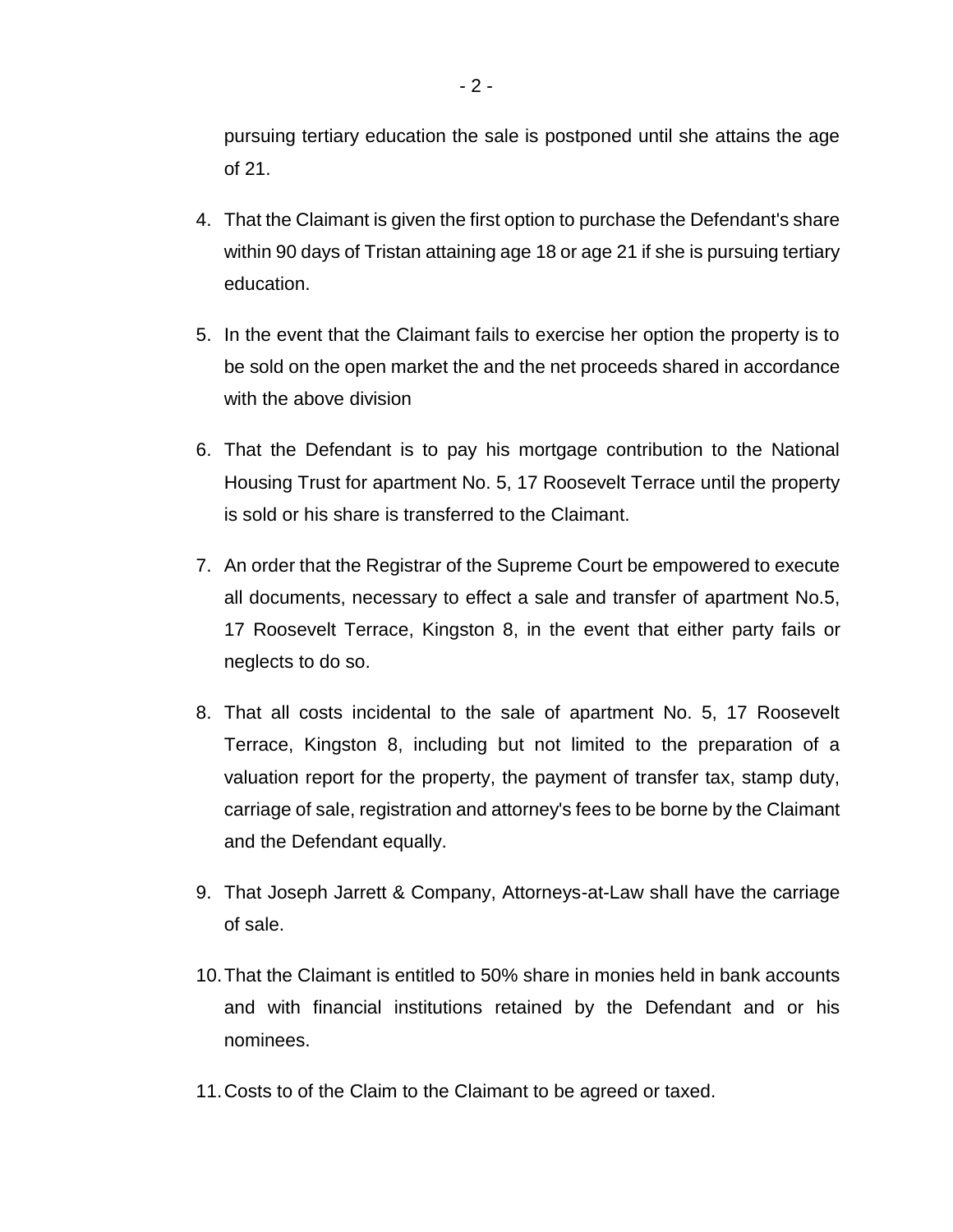**[2]** There were a number of other orders sought by the Claimant but they have not been listed as those matters were not scheduled for trial before me. During the course of the proceedings it was indicated by the Claimant that she was no longer seeking an order in respect of her entitlement to monies held by the Defendant and as such there was no need to consider this any further.

### **CLAIMANT'S CASE**

- **[3]** The Claimant provided a number of affidavits two of which were of relevance to the proceedings before me, these were filed on the 15th of October 2015 and 14th of April 2016 respectively. In these affidavits which stood as her evidence in chief, the Claimant outlined that she met the Defendant in 2008 and they began living together 4 months later. At the time of this cohabitation she was still married to someone else but she later obtained her divorce in 2009.
- **[4]** She stated that she had been saving towards purchasing a place for herself and had had this intention before she become involved with the Defendant. In 2013 she became aware of the disputed property and on making her enquiries of NHT she became aware that she would not qualify to purchase this property on her home. As such she had a conversation with the Defendant who agreed to give her his points and the mortgage was subsequently approved and the purchase made. She stated that it was never her intention to give an interest to the Defendant.
- **[5]** She outlined that in March 2014 they moved into the property and thereafter the relationship began to deteriorate. She said that the Defendant moved out of the premises in March 2015 and stopped paying the mortgage payments in
- **[6]** August 2015. She provided receipts for payment from the NHT to the payment of \$120,000 on the Defendants account in October 2015 to clear mortgage arrears. She also produced receipts to show that thereafter she paid both his payments as well as hers.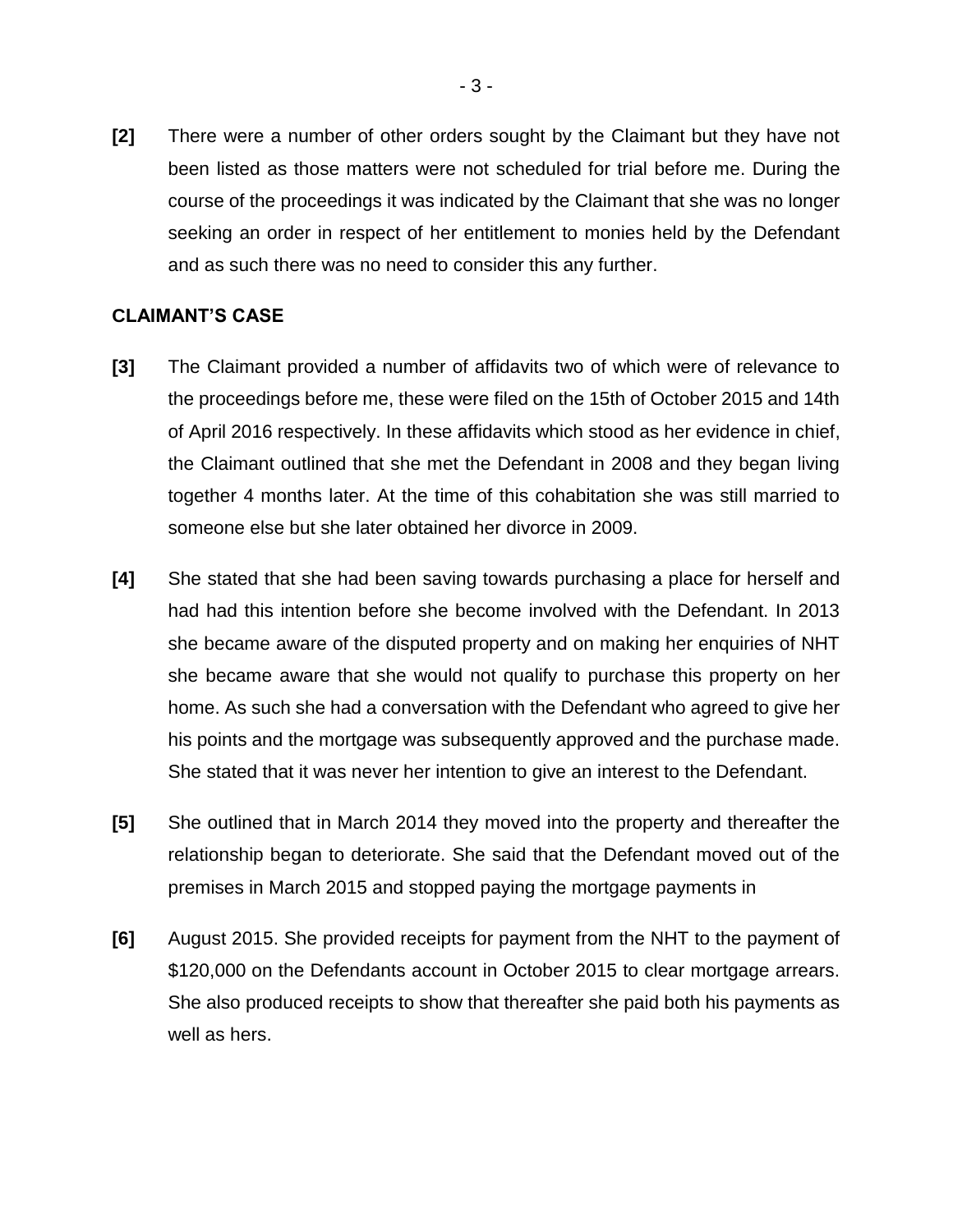- **[7]** She was cross examined and accepted that the property was owned by her and the Defendants as tenants in common in equal shares. She agreed that she had been living with the Defendant as if he was her husband and she also agreed that they had separated in 2015.She was asked about her evidence that the Defendant had been paying the mortgage and she stated that he had only done so for four months and had stopped in 2015.
- **[8]** She was asked about the breakdown of the relationship and she stated that it had in fact broken down in 2013 but they remained under the same roof until 2015. She was asked if it wasn't her evidence in chief and previously under cross examination that they had cohabited until 2015 and she agreed that it was. She again reiterated that they were under the same roof but not together and she indicated that she didn't know what cohabited meant. She was asked when it was that she had received the key to the house and she replied in December 2013, she insisted however that they moved in after in March 2014 but not as a couple. She was shown her affidavit where she stated that after living in the house in the intervening months she had stopped being intimate with the Defendant because of suspicions that he wasn't being faithful and she acknowledged that she had said this.

### **DEFENDANT'S CASE**

- **[9]** The defendant also provided two affidavits which were dated the 30th of November 2015 and the 16th of June 2017 and these stood as his evidence in chief. In outlining his position, the Defendant agreed that he had met the Claimant in 2008 and she moved in with him in a shared rental accommodation that he occupied in Beverly Hills, St Andrew. He said as a result of a disagreement he asked his roommate to move out and he and the Claimant continued to reside there.
- **[10]** He said that because of accusations of infidelity his relationship with the Claimant broke down in 2013 but after speaking with a friend he decided to give it another chance. He outlined that in the latter part of that year the Claimant approached him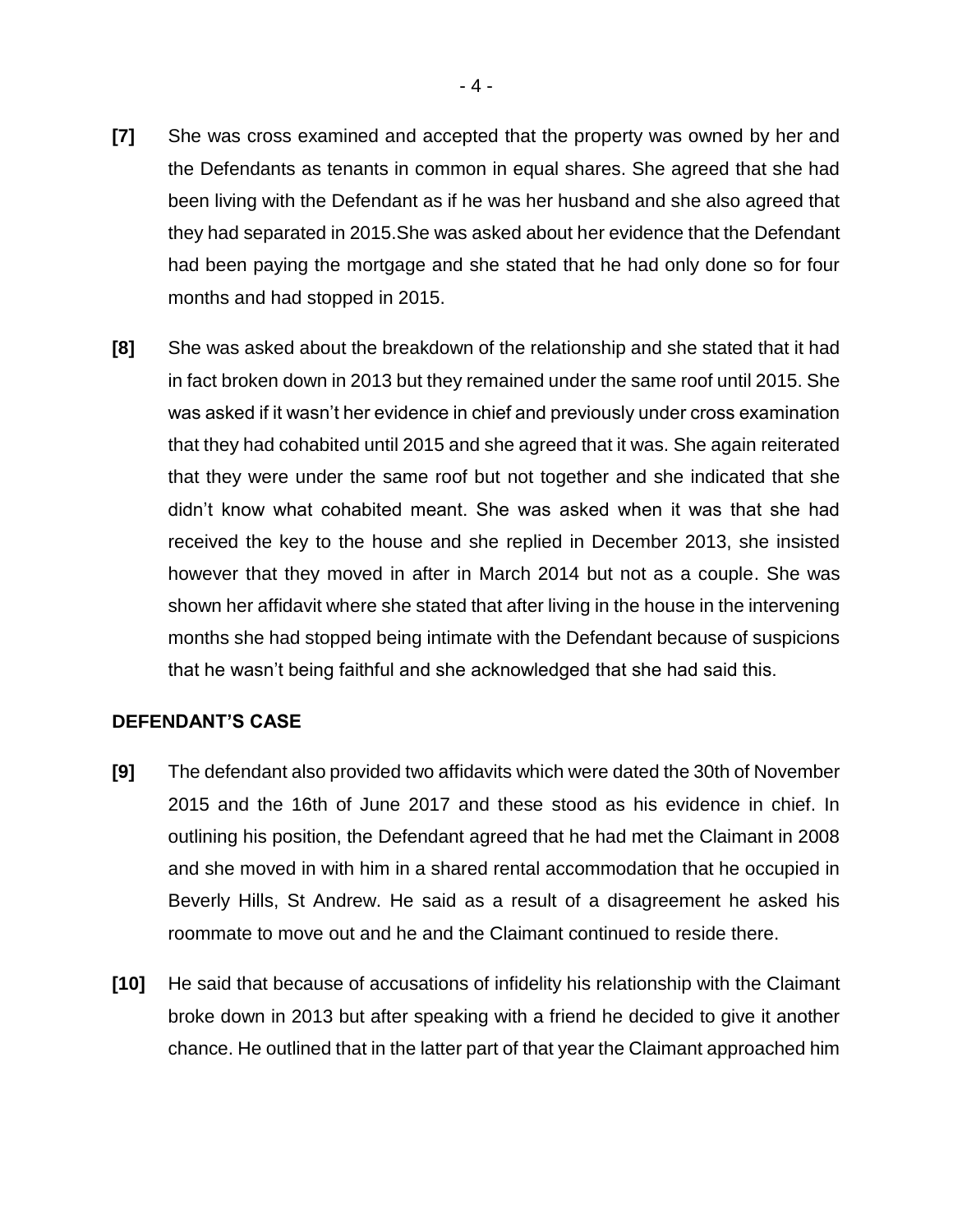with the idea of purchasing the disputed property as he was spending too much on rent and it would be a great investment for their daughter who was born in 2009.

- **[11]** He said that they moved into the premises in March and within months the accusations began once more and he was asked to leave the house. He stated that in March 2015 he moved home to St Elizabeth but he would make periodic visits to the house.
- **[12]** He was cross examined and he indicated that the deposit and closing cost for the unit were both paid by the Claimant. He also stated that he paid no money out of pocket towards the purchase of the property his contribution was his mortgage benefit. He also indicated that he was the one paying most of the mortgage and from the mortgage receipts provided by Ms. Hyman it is apparent that his payment was \$40,000 and hers was \$25,000. He pointed out that he qualified for \$6 million while the Claimant only qualified for \$4million. He stated that he made mortgage payments from 2013 until 2015 but accepted that he had no proof of his payments. He maintained that he had made payments up to 2 months after June 2015 and denied that his last payment was in May 2015. He explained that he had stopped making payments as he was not employed and he was also being denied access to the property. He testified that as far as he was aware his daughter was no longer living at the property as the Claimant had stated another address in other Court proceedings and his daughter was residing there with her and her spouse.

#### **CLAIMANT'S SUBMISSIONS**

- **[13]** In submissions made on behalf of the Claimant, Mr. Jarrett noted that it was accepted that the parties had resided as spouses for a period in excess of five years and accordingly the property in question would fall within the provisions of the Property Rights of Spouses Act (PROSA).
- **[14]** He submitted that the claim had been properly brought within twelve (12) months of the Defendant moving from the property and it was the position of the Claimant that the Defendant contributed no money towards the purchase of Apartment No.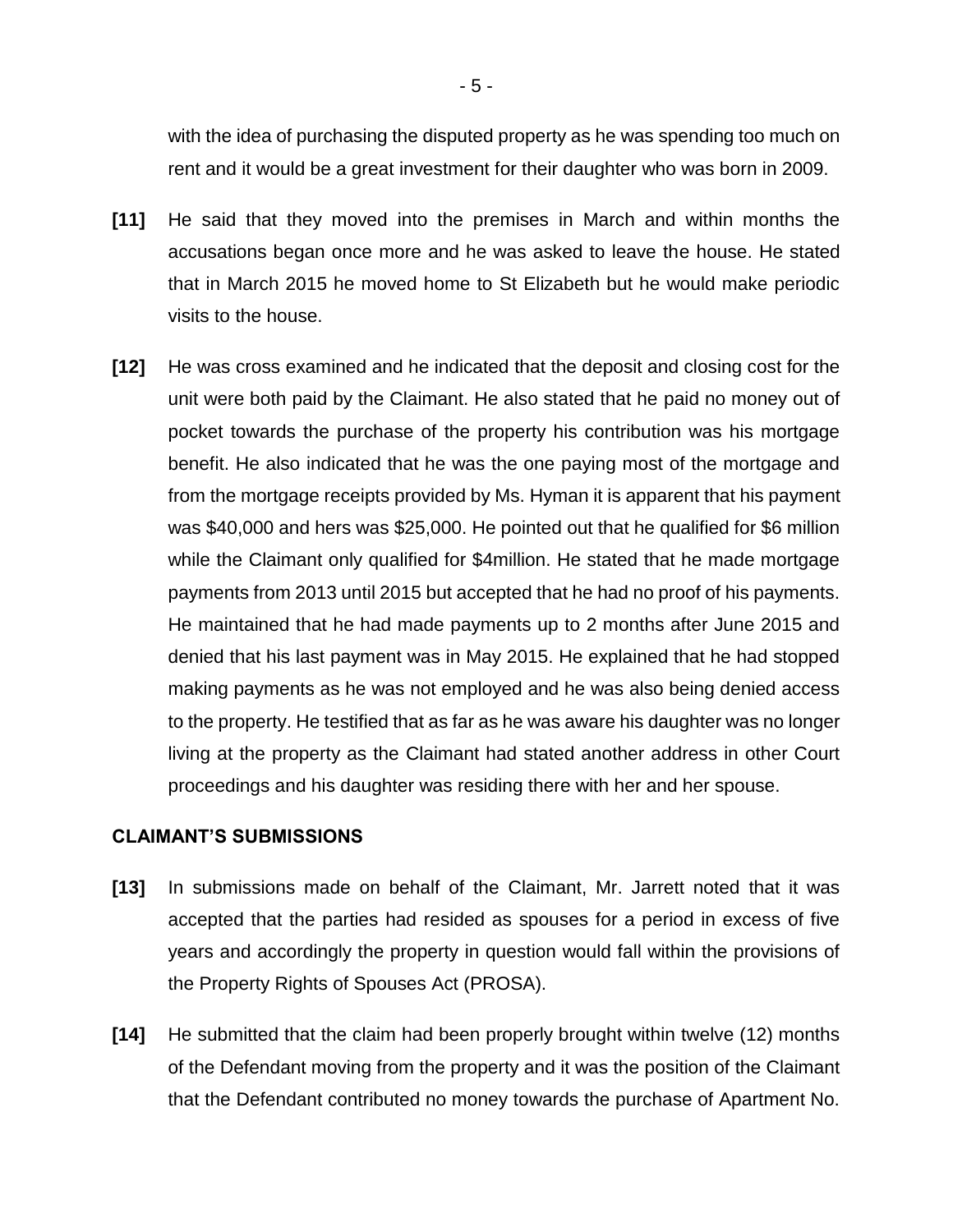5, 17 Roosevelt Terrace, Kingston 8. Neither did he make any payment towards the deposit, legal fees and closing costs.

- **[15]** He asked the Court to note the Claimant's evidence that the property was purchased in 2014. as well as her contention that she had been paying the Defendant's share of the NHT mortgage since his departure from the apartment in 2015. He also commended to the Court her assertion that the Defendant only paid four months mortgage to NHT as his contribution towards the acquisition of the property before he stopped in 2015.
- **[16]** Mr Jarrett highlighted that it was the Defendant's evidence that he made no contribution towards the deposit in purchasing the apartment or towards the closing costs. He also submitted that it was accepted by the Defendant that his main contribution was the use of his NHT points to facilitate the purchase of the apartment.
- **[17]** Mr Jarrett argued that although the Defendant stated that his mortgage contributions to NHT mortgage was for the period 2013 to 2015. He was not able to provide proof of this. Counsel also asked the Court to note the concession by the Defendant that he made no contribution towards the mortgage since 2015.Mr Jarrett also made reference to the Defendant's evidence that he last knew his daughter to be living at the apartment in November 2018 and his subsequent acceptance that he was not aware of whether she had returned to live at the apartment with the Claimant.
- **[18]** Mr Jarrett submitted that the Claimant is a self-employed Businesswoman who operated a successful salon and did not need to approach the Defendant with the idea of acquiring a house jointly with him, neither did this happen. He asked the Court to accept that she had formulated the plan to acquire a property before she met the Defendant and had in fact began savings toward this process. The assistance of the Defendant was only sought as a matter of mere expediency in order to comply with requirements imposed by the lender (National Housing Trust)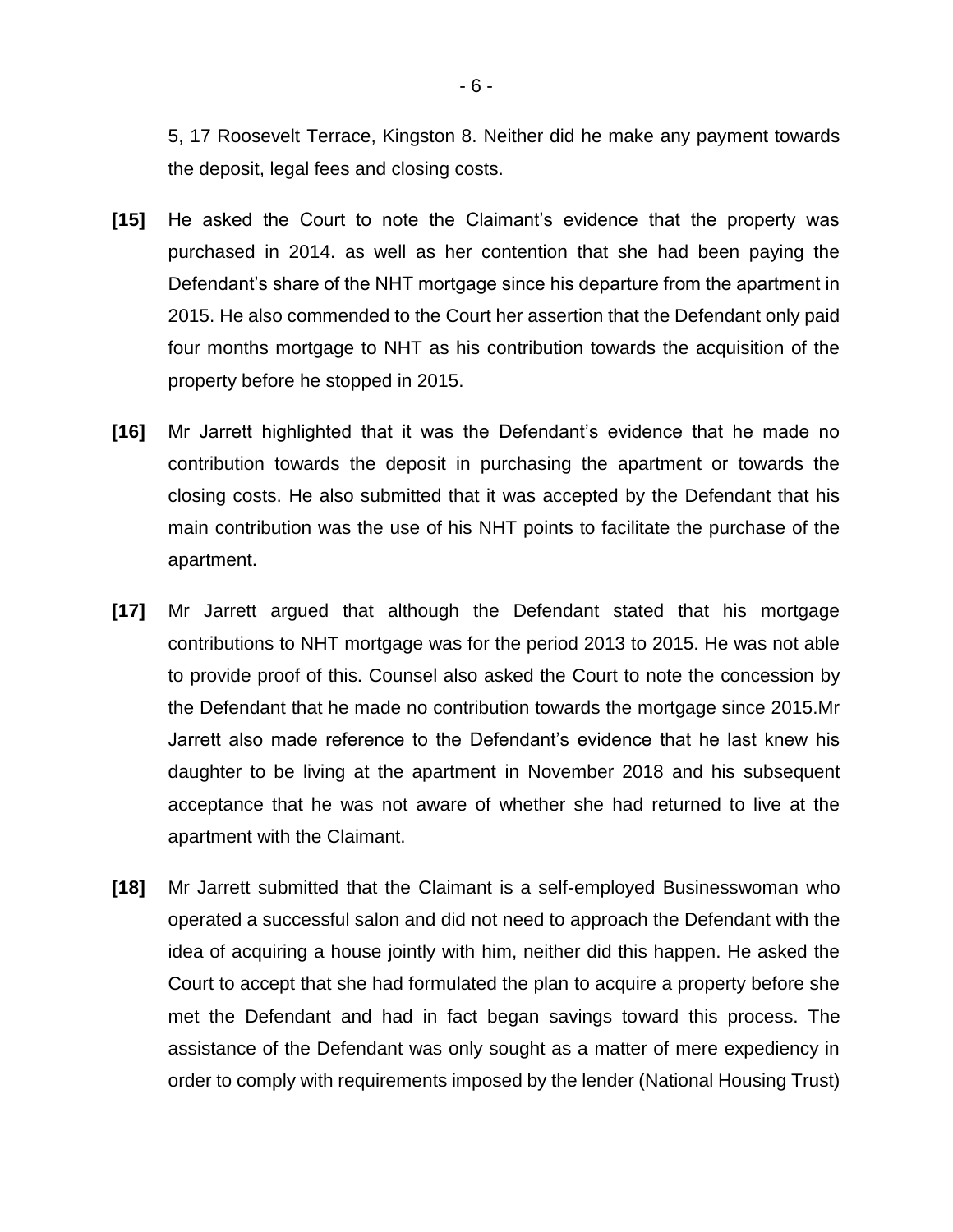which stated that the Claimant did not satisfy their Income-to-monthly-payment ratio in spite of her contention that she could afford the monthly repayment.

- **[19]** Mr. Jarrett also submitted that it was clear from the Defendant's evidence that there was a desire on his part to provide a roof over the head of his daughter. He argued that this is a factor which is very important in respect of any order to sell the property whilst Tristan the couple's daughter is attending school.
- **[20]** Counsel submitted that the special circumstances of this case as outlined above justify the court's variation of the equal share rule pursuant to section 7 of The Property (Rights of Spouses) Act. In this regard he has highlighted the Defendant's concession of making no other concession than the award of his NHT points as well as the need to provide a roof over the head of the minor for the period during which she would be attending school are two bases on which this variation can be made. Counsel also pointed to the latter point as providing a proper basis upon which the sale of the house could be delayed until the minor has completed her tertiary level education.

### **DEFENDANT'S SUBMISSIONS**

- **[21]** In his submissions on this issue, Mr Gordon observed that the questions for the Court are;
	- (1) Whether the parties can qualify as spouses for which the provisions of the Property (Rights of Spouses) Act will apply;
	- (2) Whether the property located at Apartment No. 5 17 Roosevelt Terrace, Kingston 8 in the parish of St. Andrew registered at Volume 1333 Folio 789 of the Register Book of Titles is the family home of parties;
	- (3) Whether the Claimant has substantiated her application for a variation of the equal share rule; and;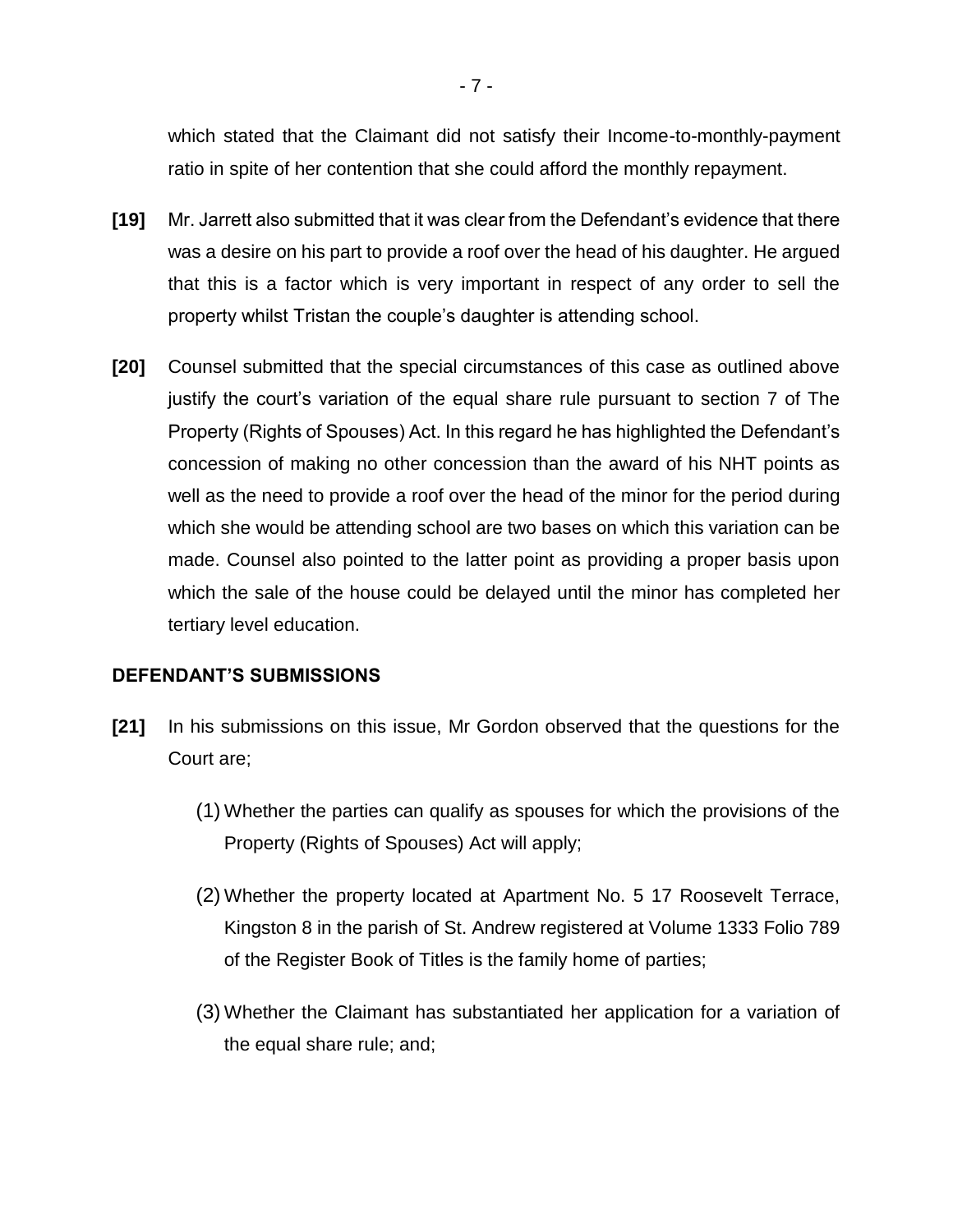(4) Whether the Claimant has produced sufficient reason to postpone the sale of the property.

#### **Were the Parties Spouses**

- **[22]** Mr. Steer submitted that in respect of the first issue, the evidence is clear as the Defendant was a single man and the Claimant would have been a single woman from the 1st day of January 2010, having been divorced sometime in 2009. He argued that from the 1st day of January 2010 to the 5th day of March 2015 the parties would have cohabited for more than five (5) years and therefore they would fall within the classification of spouses under the Act.
- **[23]** In respect of the Claimant's evidence in cross examination that when they moved into the house they were not a couple, Mr Steer asked the Court to note that she had accepted as accurate the contents of her affidavit that she had been living with the Defendant as man and wife until they separated in 2015. He also asked the Court to note that she had averred that it was in the ensuing months after moving into the premises that she had ceased being intimate with the defendant but no date was provided.
- **[24]** He submitted that based on the evidence of the Claimant the only conclusion that the Court can arrive at is that the Claimant and the Defendant were spouses as defined by the Property (Rights of Spouses) Act 2004. He also asked that consideration be given to the fact that the Title to the Apartment was taken by the Claimant and the Defendant as tenants-in-common in equal shares.

### **Was the disputed property the family home**

**[25]** In respect of the second issue identified, Mr Steer argued that it is clear that the property not only fits the description as set out by the Act, but was and is in fact the "Family Home". He submitted that it was the place where the parties maintained their union with the full intention to treat it as such. He referred to and relied on the authority *Peaches Annette Shirley Stewart v Rupert Augustus*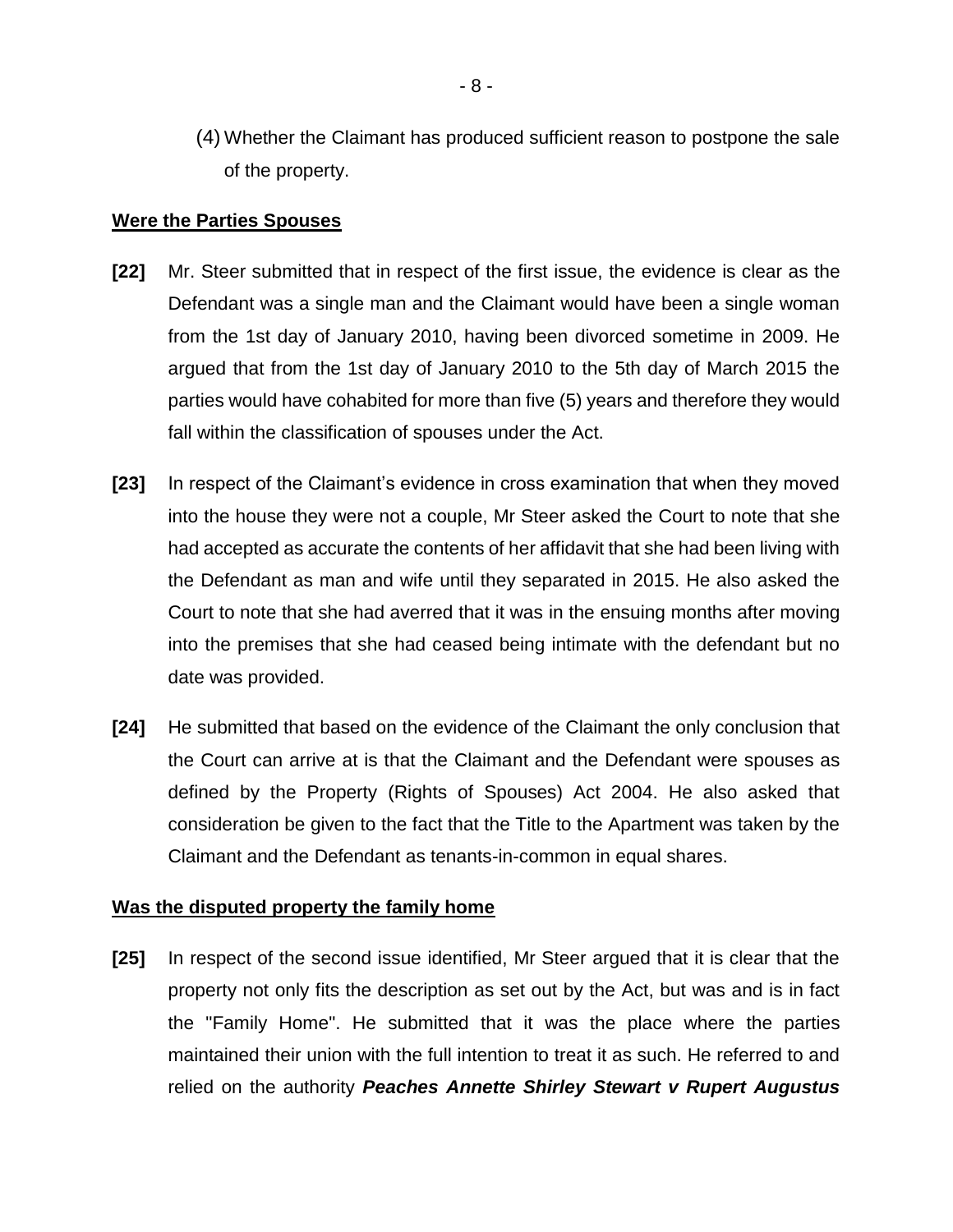*Stewart Claim No. 2007HCV0327* and the dicta of Sykes J at paragraph 24 which he noted solidified this position.

**[26]** He also asked the Court to take note that the family home is not subject to considerations such as contribution as outlined at section 14 of the Act, but rather is qualified simply by the definition. As such it was his contention that the property located at Roosevelt Terrace falls squarely within the definition as provide by section 2 of the Act.

# **Whether the Claimant has provided a basis for the displacement of the equal entitlement rule**

- **[27]** It was highlighted by Mr Steer that Section 6 of the Act creates an equal share entitlement to the family home once spouses have terminated cohabitation and the Court of Appeal decision of *Stewart v Stewart* discussed the impact of section 6 on the law. He asked the Court to note that while the Act empowers the court to deviate from the equal share entitlement, it is limited as to when such a deviation ought to be done.
- **[28]** In respect of the effect of section 7 of the Act he submitted that neither (a), (b) nor (c) apply in this case, but he acknowledged that as stated in the case of *Carol Stewart v Lauriston Stewart [2013] JMCA Civ 47,* these are not the only consideration for reducing the equal share rule of the Family Home. He observed however that in order for the Claimant to displace the equal share rule, cogent evidence had to be adduced by the person seeking so to do.
- **[29]** Mr Steer argued that in respect of this evident the Claimant seemingly relied on assertions of a lack of contribution by the Defendant in order to substantiate her section 7 application. He also submitted that the Claimant sought to put before the Court the argument that the Defendant's only contribution to the acquisition of the property was the provision of his 'NHT benefit' in order to secure the mortgage on the property. Counsel also made reference to the Claimant's assertion that the Defendant failed to make mortgage payments, but contended that she contradicted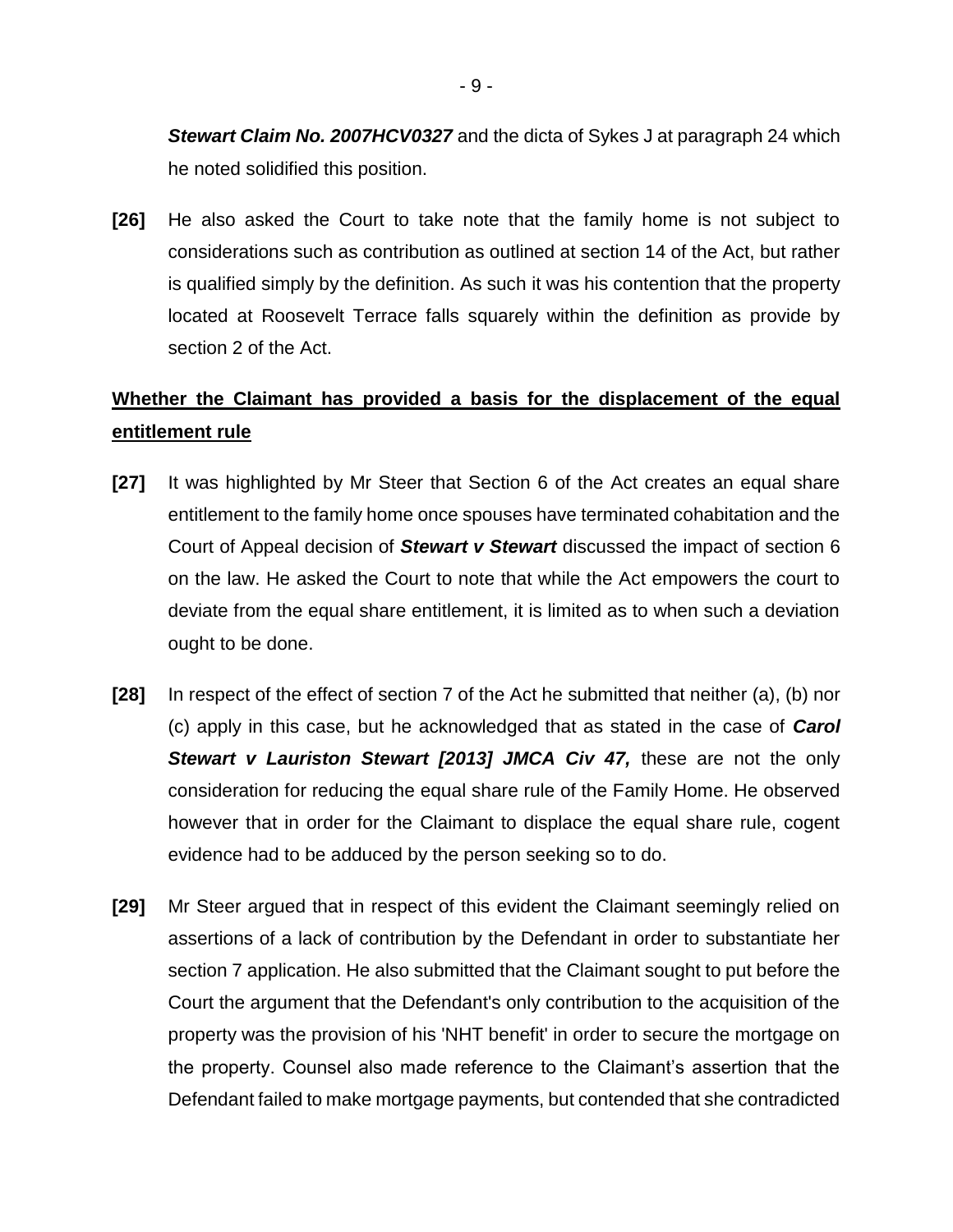herself by stating that he made some payments, but ceased doing so for some time.

**[30]** Counsel submitted that this is inconsequential and insufficient for the Court to find that the equal share rule shall not apply as the authorities unequivocally highlight that the law provides a mechanism to recover a share of missed mortgage payments upon the separation of the parties and it is not to be utilized to displace the equal share as provided by section 6 of the Act.

# **Whether the Claimant has adduced sufficient reason to postpone the sale of the property**

**[31]** It was submitted on behalf of the Defendant that it was noted in the authority of *Mackie v Mackie* [1978] (No. M. 83/78), it was noted by Somers, J, that where there is to be a division of matrimonial property and one party seeks a postponement of the sale, the Court must be satisfied of its necessity. Somers, J stated:

> *"Having regard to the means of the parties I do not think the wife can expect to be maintained in a home of the present standard while the husband stands out of his share of the value of the house. The substantial equity in the house makes it practicable as well as desirable to direct a sale"*

- **[32]** In respect of this request by the Claimant, Mr Steer argued that there has been no cogent or any evidence led by the Claimant to substantiate any claim for the postponement of the sale of the property until the child attains the age of 18 or 21 years of age as the case may be. He noted that the child of the Claimant and the Defendant was born on the 25th day of November 2009 and it would be absolutely unjust for the Defendant to be kept out of his share of the property for another nine (9) or twelve (12) years.
- **[33]** In respect of this request Mr Steer made reference to a note which was produced by the Claimant which the Defendant had written to his brother on the 27th of February, 2014 which stated: -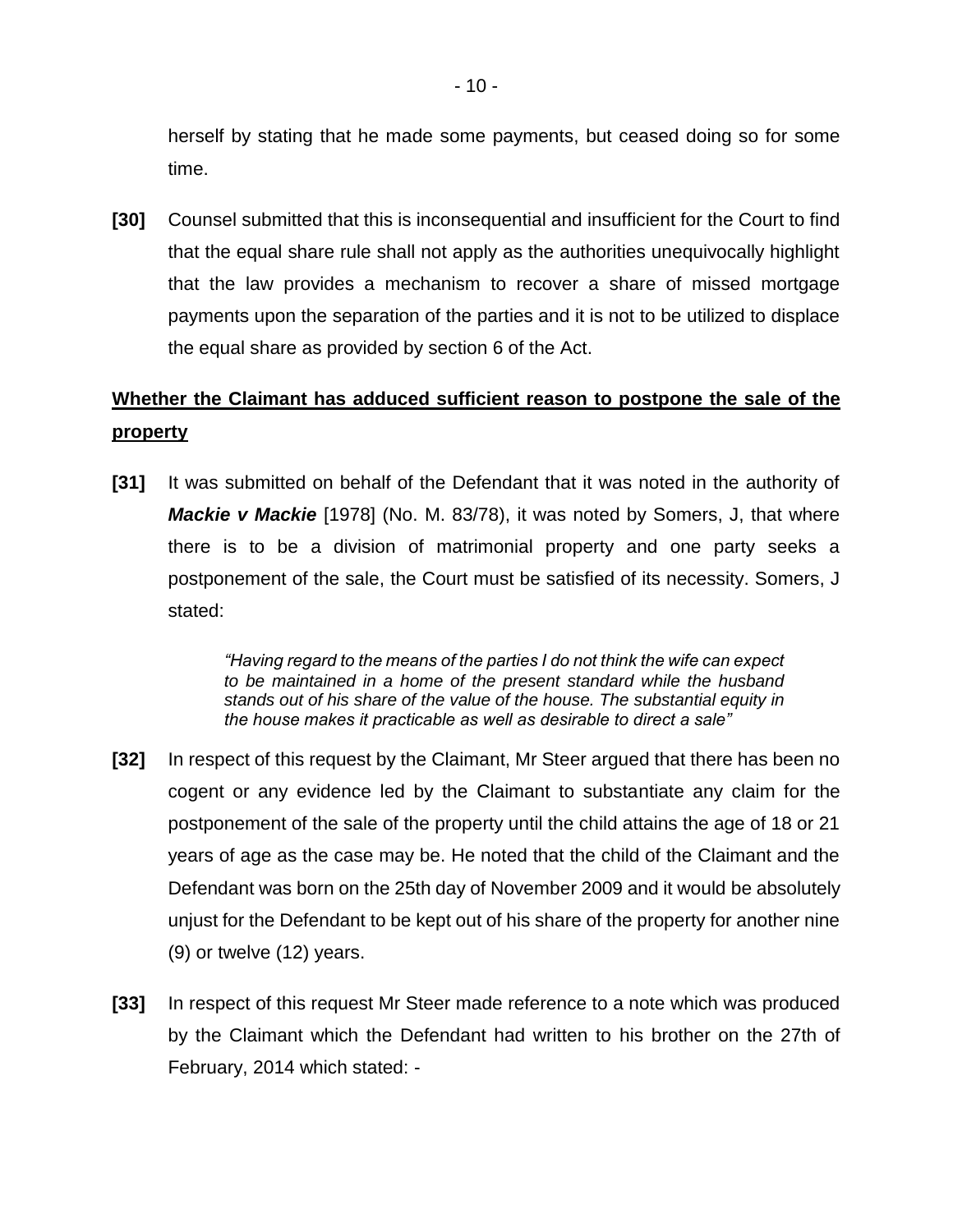*"Sean;*

*If I die ensure you give everything to Delsha, she will look after Tristan. Don't listen to your mother.*

*I have US. A/C at JNBS give everything to Delsha, as well as everything from my employer.*

*Love Always,*

*Ian and his signature*

*Feb 27, 2014"*

- **[34]** He submitted that this letter was written, not to the Claimant, but to the Defendant's brother and it could in no way be an agreement between the Claimant and the Defendant in respect of the division of property according to Section 14(2)(d) of the Property (Rights of Spouses) Act this was especially the case given the conditions under which it was written.
- **[35]** Counsel concluded his submissions by asserting that upon the evidence given by the Claimant and the Defendant, the parties fall squarely within the definition of spouses and as such the Apartment situated at 17 Roosevelt Terrace is the Family Home of the parties to be divide pursuant to section 6 of Property (Rights of Spouses) Act. He argued that each party ought to be entitled to fifty percent (50%) and asked that an order be made that the property be sold and the proceeds divided between the Claimant and the Defendant equally.

#### **LAW**

- **[36]** In respect of this application, it is accepted between the parties that the legal position and governing principles has been clearly laid out in The Property Rights of Spouses Act as well as the case law which evolved out of the interpretation and application of same.
- **[37]** Section 2, the definition section of PROSA, sets out certain relevant definitions, namely "family home" and "property":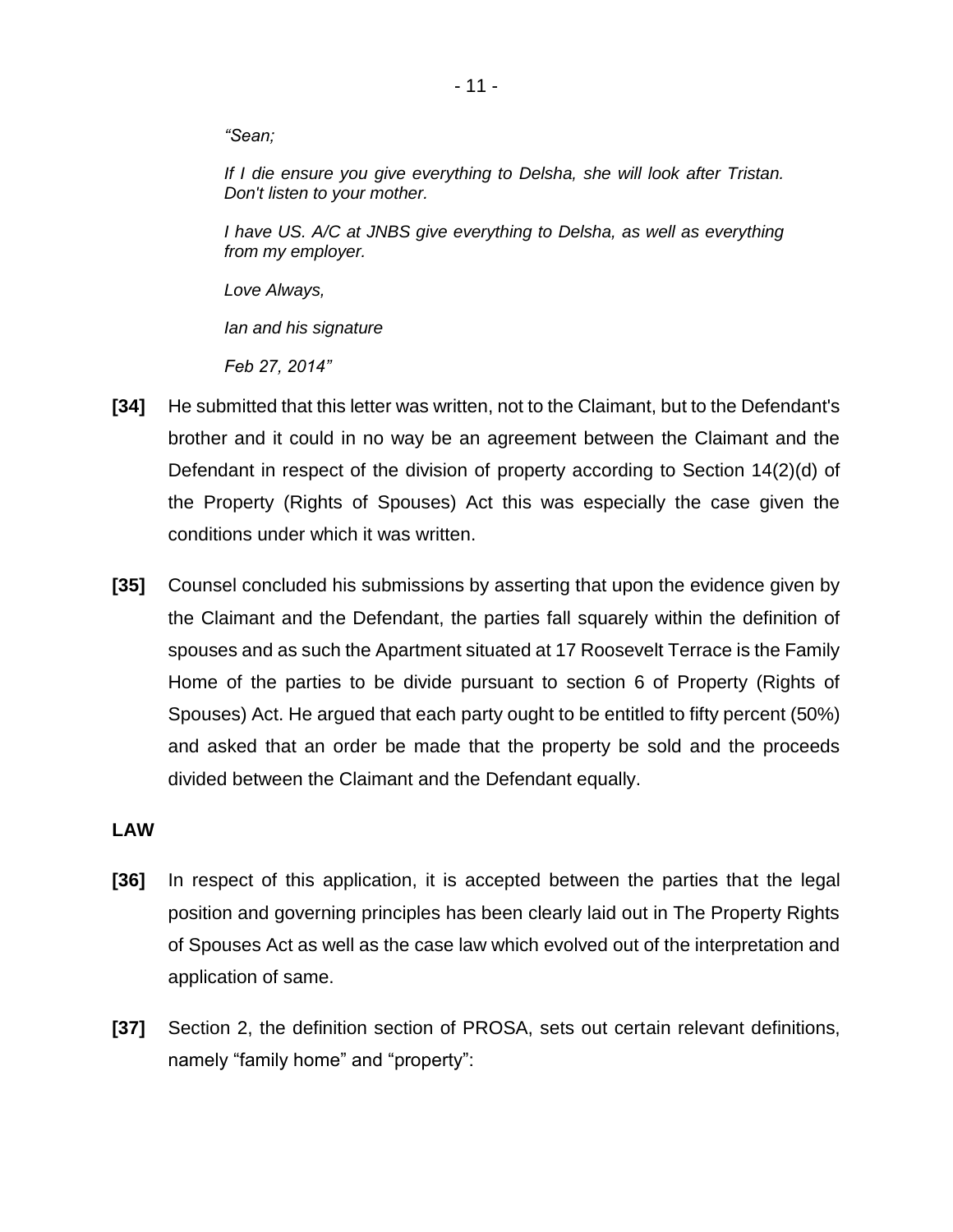#### In the Act;

*2(1) 'family home' means the dwelling-house that is wholly owned by either or both of the spouses and used habitually or from time to time by the spouses as the only or principal family residence together with any land, buildings or improvements appurtenant to such dwelling-house and used wholly or mainly for the purposes of the household, but shall not include such a dwelling-house which is a gift to one spouse by a donor who intended that spouse alone to benefit;*

*'property' means any real or personal property, any estate or interest in real or personal property, any money, any negotiable instrument, debt or other chose in action, or any other right or interest whether in possession or not to which the spouses or either of them is entitled;*

- **[38]** In *Peaches Stewart v Rupert Stewart, Claim No HCV 0327/2007*, delivered 6 November 2007, Sykes J in delivering the judgment dealing with sections 2 and 13 of PROSA analysed the definition of "family home" and the interpretation to be given to these were outlined at paragraphs 22 and 23 of this judgment. Thus family residence means the family's permanent or usual abode and the statutory definition of family home means the permanent or usual abode of the spouses.
- **[39]** Section 6 PROSA sets out the position in respect of property which has been accepted as the family home.

*6. – (1) Subject to subsection (2) of this section and sections 7 and 10, each spouse shall be entitled to one-half share of the family home—*

*(a) on the grant of a decree of dissolution of a marriage*

 *or the termination of cohabitation;*

- *(b) on the grant of a decree of nullity of marriage;*
- *(c) where a husband and wife have separated and there is no likelihood of reconciliation."*
- **[40]** Section 7 PROSA outlines the circumstances in which the equal entitlement rule can be displaced and provides as follows;

*7.-(1) Where in the circumstances of any particular case the Court is of the opinion that it would be unreasonable or unjust for each spouse to be entitled to one-half the family home, the Court may, upon application by an interested party, make such order as it thinks reasonable taking into*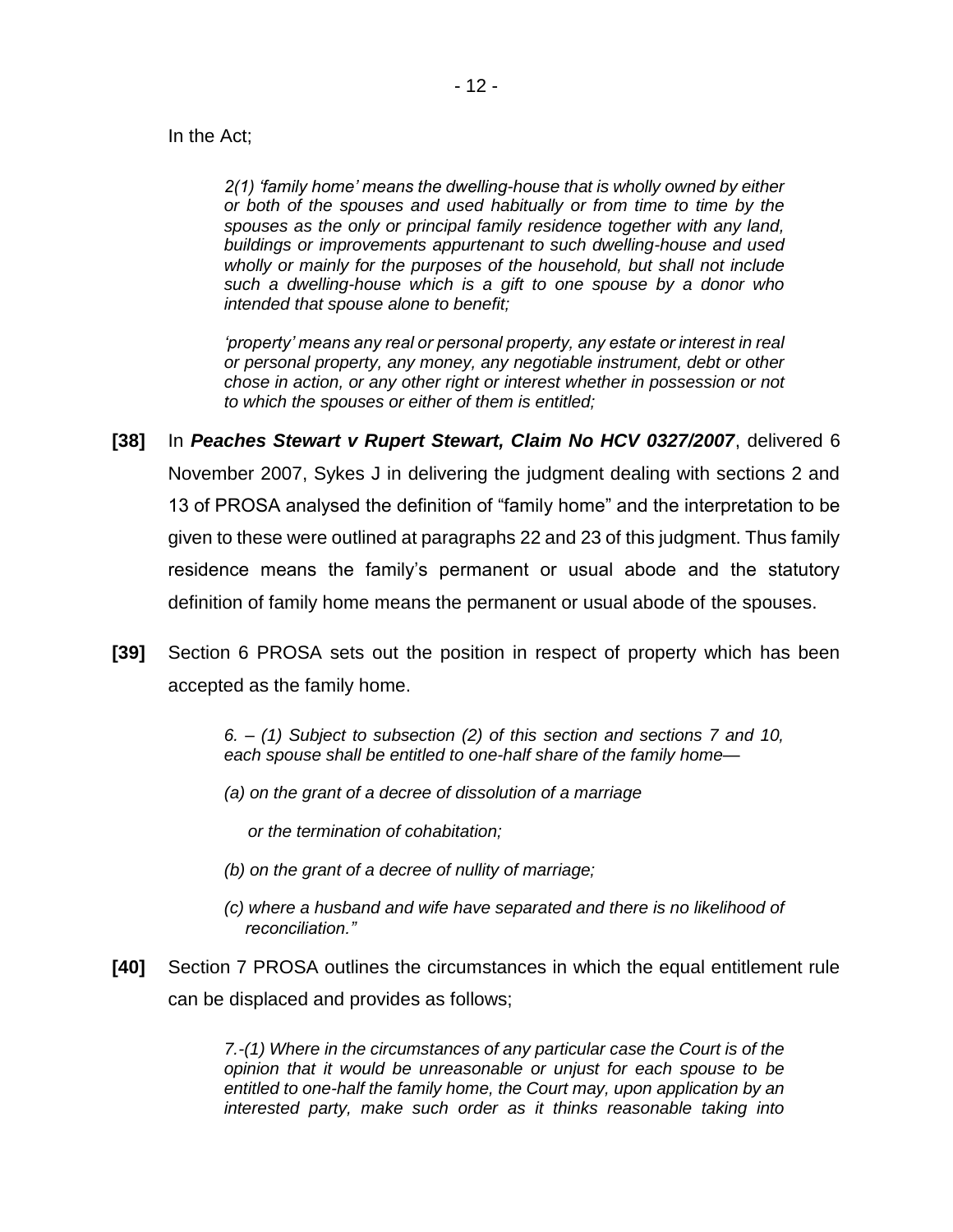*consideration such factors as the Court think relevant including the following-*

- *(a) that the family home was inherited by one spouse;*
- *(b) that the family home was already owned by one spouse at the time of the marriage or the beginning of cohabitation;*
- *(c) that the marriage is of short duration."*
- **[41]** In respect of the interpretation given to these factors by the Courts it was noted by Brooks JA at paragraph 27 of the decision Carol Stewart v Lauriston Stewart [2013] JMCA Civ 47 as follows;

*[27] At least three things are apparent from section 7(1):*

- *a. The section requires the party who disputes the application of the statutory rule, to apply for its displacement.*
- *b. The use of the word "including", implies that the court is entitled to consider factors other than those listed in section 7(1).*
- *c. The equal share rule has to be shown to be unreasonable or unjust; equality is the norm.*
- **[42]** In continuing his examination of the displacement of the equal shares rule Brooks JA also observed as follows;

*[34] The third point to be noted is that the existence of one of those factors listed in section 7 does not lead automatically to the entire interest being allocated to one or other of the spouses. What may be gleaned from the section is that each of these three factors provides a gateway whereby the court may consider other elements of the relationship between the spouses in order to decide whether to adjust the equal share rule. It is at the stage of assessing one or other of those factors, but not otherwise, that matters such as the level of contribution by each party to the matrimonial home, their respective ages, behaviour, and other property holdings become relevant for consideration. For instance, the family home may have been inherited by one spouse, but the other may have, by agreement with the inheriting spouse, solely made a substantial improvement to it at significant cost. In such a case the court would be unlikely, without more, to award the entire interest to the spouse who had inherited the premises.*

**[43]** He continued his remarks in respect of the relevant factors which should be considered by the Court by noting;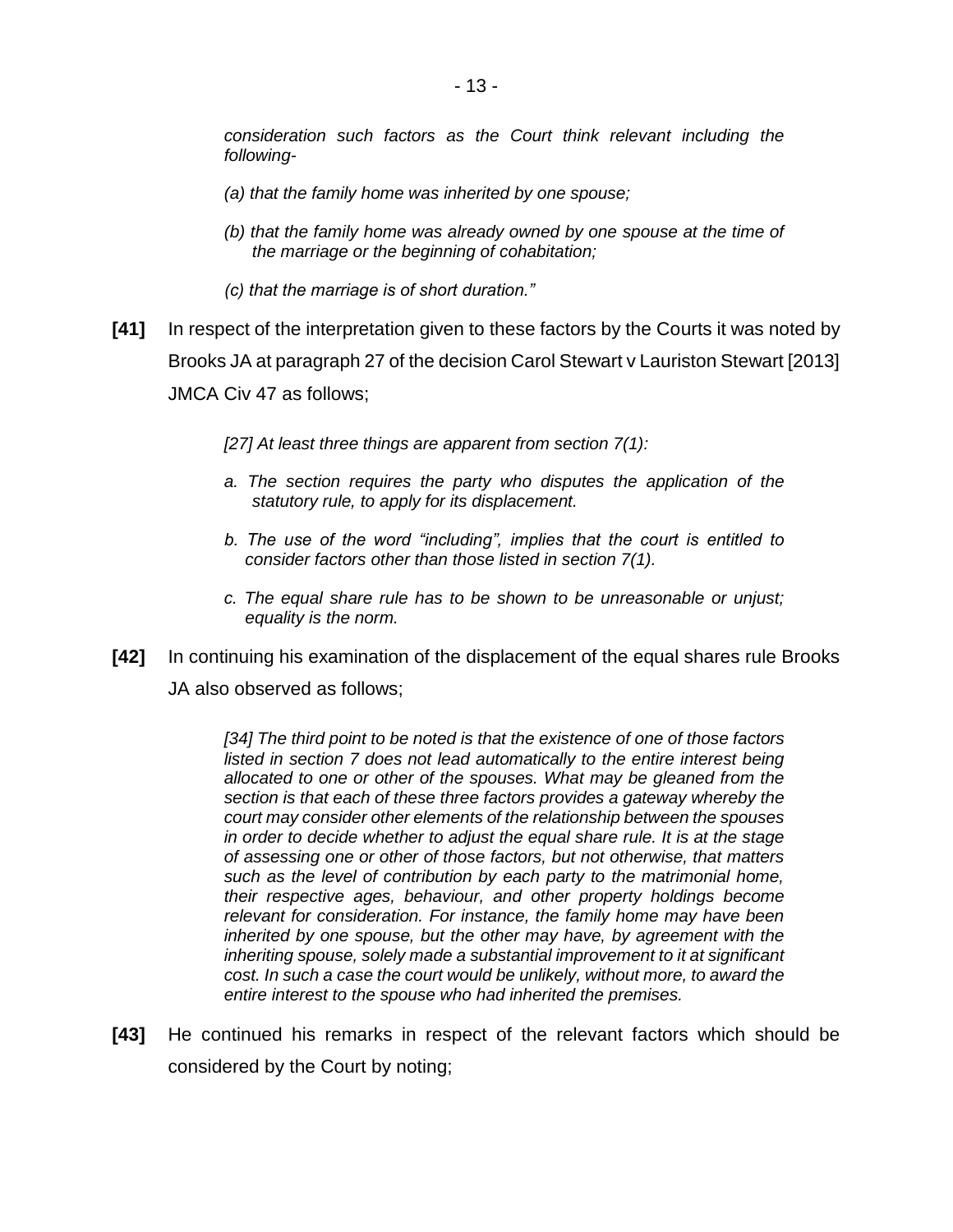*[35] The proposition that matters such as contribution may only be considered if a section 7 gateway is opened may, perhaps, be an unconventional view. It is, however, based on a comparison of sections 7 and 14 of the Act. Whereas, by section 14, the legislature specifically allows the consideration of financial and other contributions in considering the allocation of interests in property, other than the matrimonial home, such a factor is conspicuously absent from section 7. Similarly, what may, inelegantly be called, a "catch-all" clause, placed in section 14(2)(e), to allow consideration of "other fact[s] and circumstance[s]", is also absent from section 7. From these absences it may fairly be said that the legislature did not intend for the consideration of the family home to become embroiled in squabbles over the issues of contribution and other general "facts and circumstances", which would be relevant in considering "other property.*

**[44]** In light of the foregoing analysis of the sections of the Act, it is clear that it may fairly be said that sections 6 and 7 placed the previous presumption of equal shares in the case of the family home on a firmer footing. Additionally, by the establishment of these 'gateways' as they were termed by Brooks JA, it is evident that the court should not embark on an exercise to consider the displacement of the statutory rule unless it is satisfied that a section 7 factor exists.

### **ANALYSIS AND DISCUSSION**

- **[45]** In treating with this matter I note that there has been no objection raised as to whether the property in question was the family home of the parties for the purpose of this application. The sole issue before me is whether a basis has been laid on which the Court can vary/displace the equal share rules pursuant to Section 7 of the Act.
- **[46]** In coming to my decision on this point, I note the guidance which has been outlined in the decision of *Stewart v Stewart* where it was noted by Brooks JA that the Court should not embark on an exercise to displace the statutory rule unless it is satisfied that a section 7 factor exists. I have also noted that contribution by itself is not a basis on which such a variation could be made.
- **[47]** The case for the Claimant is that it would in effect be unreasonable and unjust for the equal shares rule to be applied and an order should be made dividing their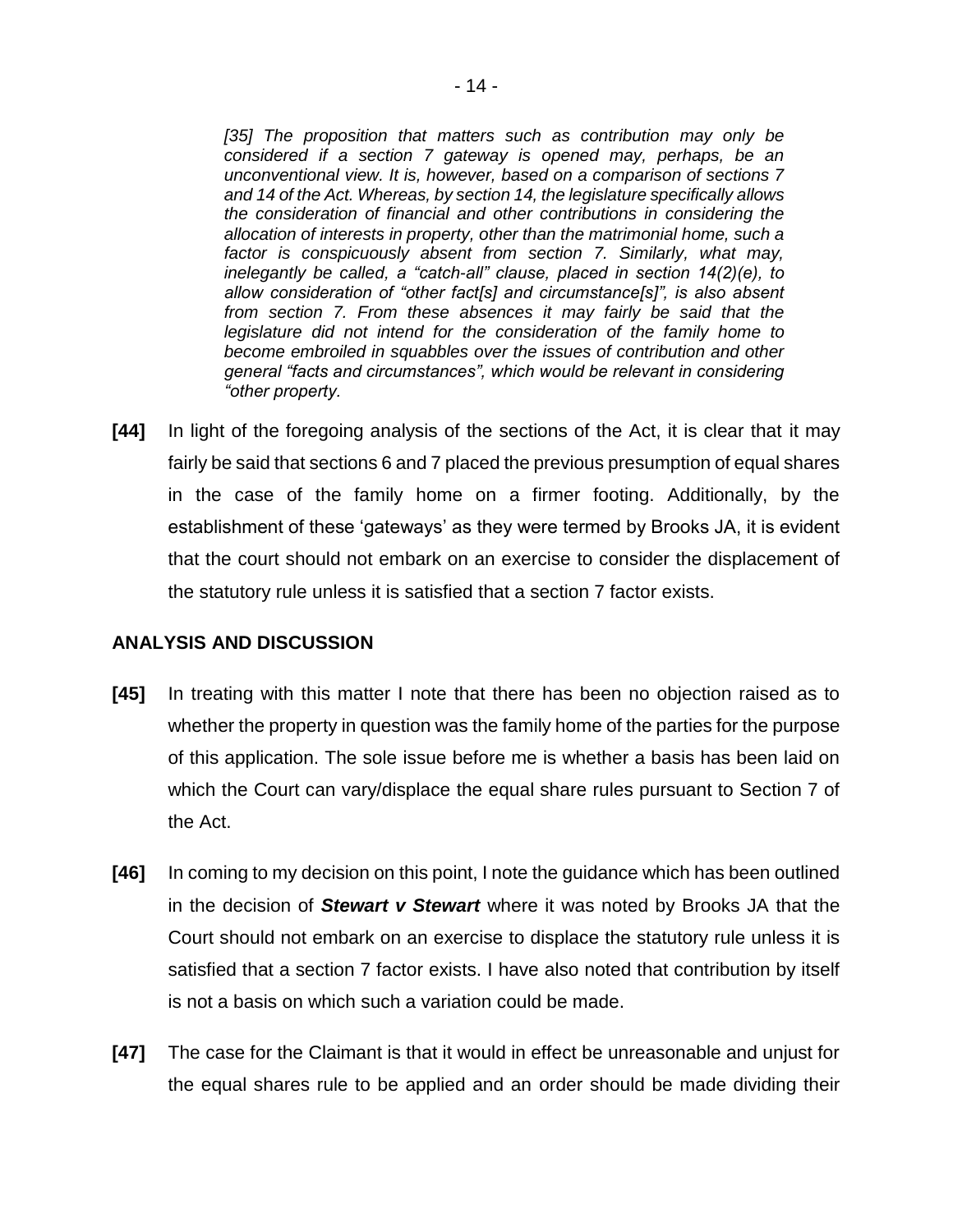interest in the property in the ratio of 80:20. In light of her request for the variation to be made, the onus is on the Claimant to provide cogent evidence as to why this rule should be displaced.

- **[48]** On a review of her case it appears that the evidence on which she relies is as follows;
	- a. Although the Defendant moved out of the premises in March 2015 their relationship had actually come to an end in 2013; and
	- b. The purchase of the property had largely been funded by her and the extent of the Defendant's contribution was the use of his NHT benefits and his mortgage payments for 4 months and she has been making the payments on both accounts since then.
- **[49]** While the Defendant accepts that the Claimant paid all the upfront expenses connected to the purchase of the house it is his position that in addition to providing the mortgage benefit which made the purchase possible, he also paid the mortgage for over a year. He also maintained that while the relationship had broken down in 2013 it was rekindled later the same year and he moved into the property with the Claimant and their daughter as a family.
- **[50]** In examining the first limb of the Claimant's position, I note that although she made this assertion under cross-examination, which would have the effect of bringing her relationship with the defendant to less than 5 years, it had been accepted by her in her evidence in chief and even during the initial stages of cross examination that they had separated in 2015. Additionally, although she indicated that she did not know what cohabited meant she had been clear in her earlier response to Mr. Steer that she had lived with the Defendant as husband and wife until 2015.
- **[51]** It was the Claimant's evidence that the sale was completed in late 2013 as she did not receive the key until December of that year and it was in March 2014 that they moved in but not as a couple. It was clear from her account that she had always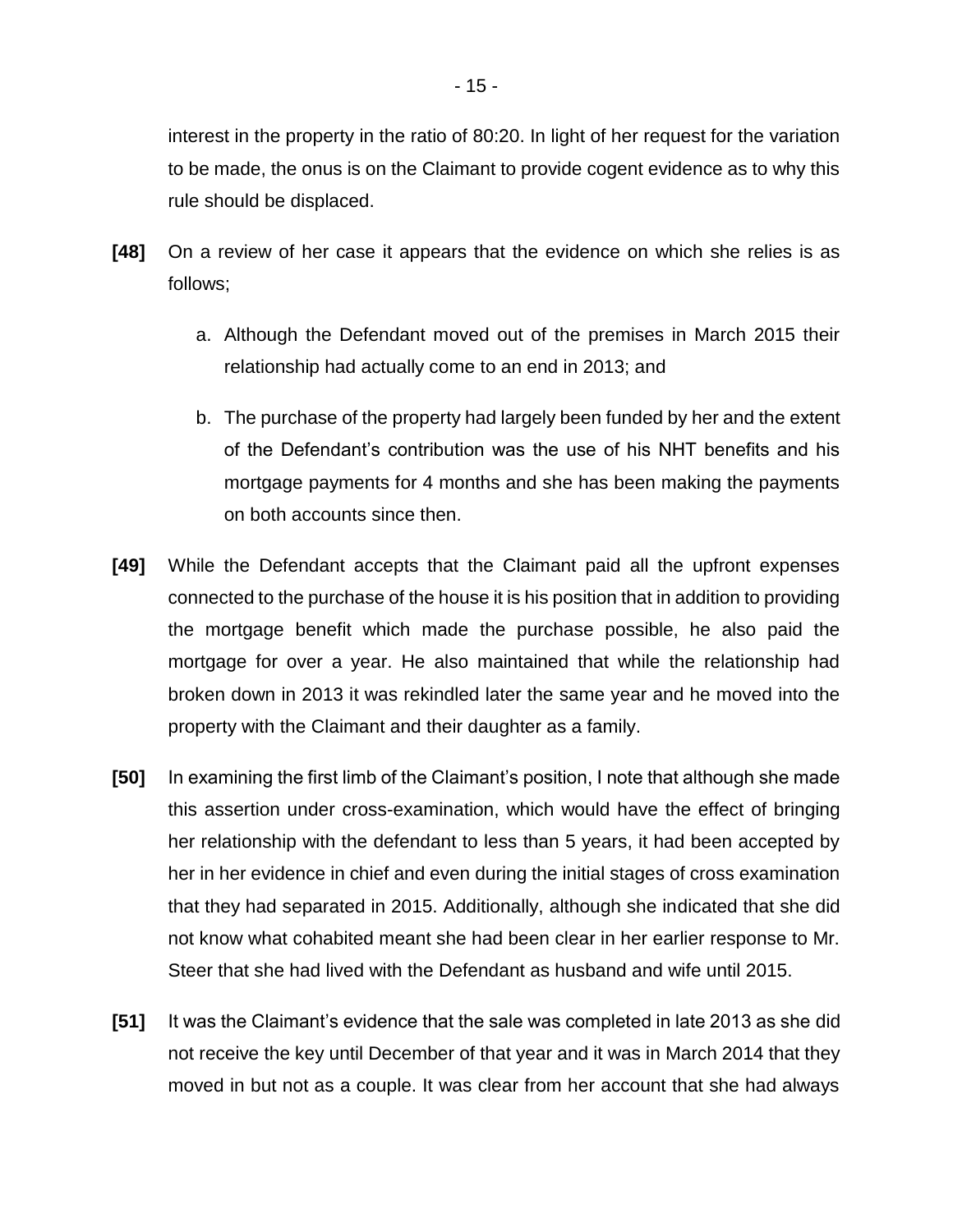wanted a home and that she had saved towards this objective and even found a place that she subsequently purchased. My assessment of her was that of an ambitious and sensible young woman, as such it seemed extremely illogical that she would have gone through with the purchase of a home with someone she no longer shared a relationship with and who was effectively no longer a part of her family dynamic.

- **[52]** In this regard, I preferred and believed the evidence of the Defendant that although things had arrived at a breaking point in 2013 they had been seeking to work things out and had in fact reconciled at the time of the purchase and had been reconciled when they moved into the disputed property. I also accept and believe on a balance of probabilities that the separation actually took place in March 2015 as she had previously stated and as has been confirmed by the Defendant in his account.
- **[53]** In respect of the second limb of the Claimant's contention, it is apparent that this position wholly relies on the disparity between the contributions made by the respective parties. While it is evident that the Claimant bore the lion's share of the expenses associated with the purchase of the property and even had to cover the cost of mortgage payments after the Defendant moved out, the authorities have made it clear that contribution by itself is not a factor that can be relied on to displace the application of the equal entitlement rule. At paragraph 35 of the decision of Brooks JA in *Stewart v Stewart*, it was noted by the learned judge that matters such as contribution could only be considered where there was a gateway factor in existence as outlined at Section 7(1) (a) to (c) of the Act.
- **[54]** It is clear on a review of the evidence presented that there are no section 7 factors which fall for consideration by the Court and in the absence of same the issue of greater contribution of the Claimant cannot be taken into account. I have considered whether the fact that the young daughter of the parties is said to reside at this home with her mother would be a factor that could call for a displacement of the rule and unfortunately I am unable to conclude that it does.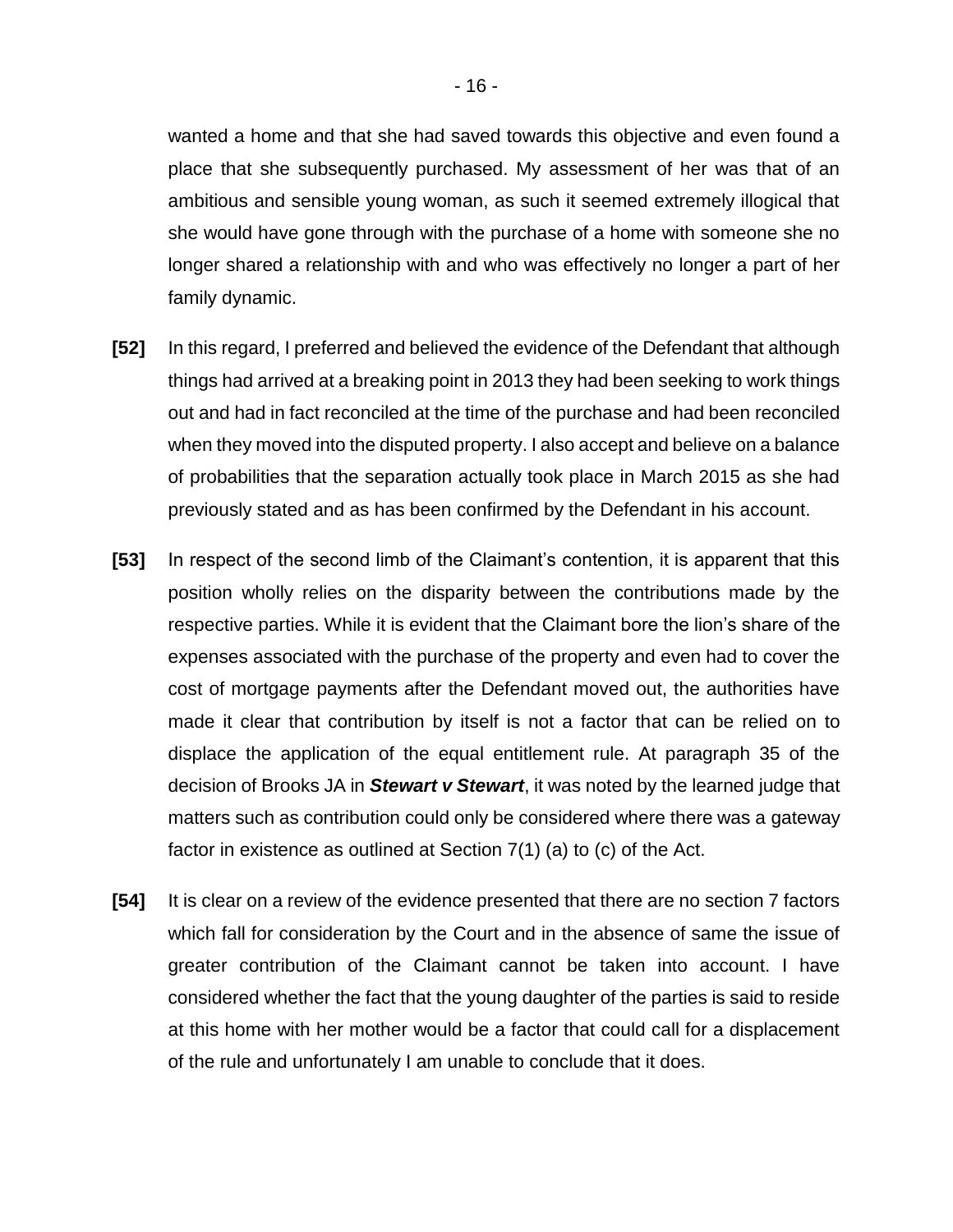- **[55]** In respect of the Claimant's request that the sale of the house be delayed until the minor completes her tertiary education, while it is understood that the Claimant would wish to maintain some measure of stability in respect of the residence in which she resides with her daughter, this has to be balanced against the interest of the Defendant who has no other residence of his own and has used his NHT benefit towards the acquisition of the disputed property. I have considered whether there has been any cogent evidence presented which would justify the deferment of the payment of the Defendant's interest until his daughter who would be 11 years old this year completes her tertiary education and it is my finding that none has been provided.
- **[56]** In light of these findings, the Claimant's request for a declaration of their respective interests in the ratio of 80:20 is denied and the finding of the Court is that the parties are equally entitled to the interest in the property.

### **DISPOSITION**

- **[57]** Accordingly, the orders of the Court are as follows;
	- 1. The Claimant's Application for a Declaration that she is entitled to Eighty per cent share in Apartment No. 5, 17 Roosevelt Terrace, Kingston 8 in the parish of St. Andrew, registered at Volume 1333 Folio 789 of the Register Book of Titles is denied.
	- 2. A Declaration is made that the parties hold their interest in Apartment No.5, 17 Roosevelt Terrace, Kingston 8 in the parish of St Andrew, registered at Volume 1333 Folio 789 of the Register Book of Titles in equal shares.
	- 3. The property is to be valued by The C D Alexander Company Realty Limited and a valuation report be provided to the parties within 120 days of this order. The costs of the valuation are to be shared equally by the parties.
	- 4. The Claimant is given the first option to purchase the Defendant's share within 180 days of receipt of the valuation report.